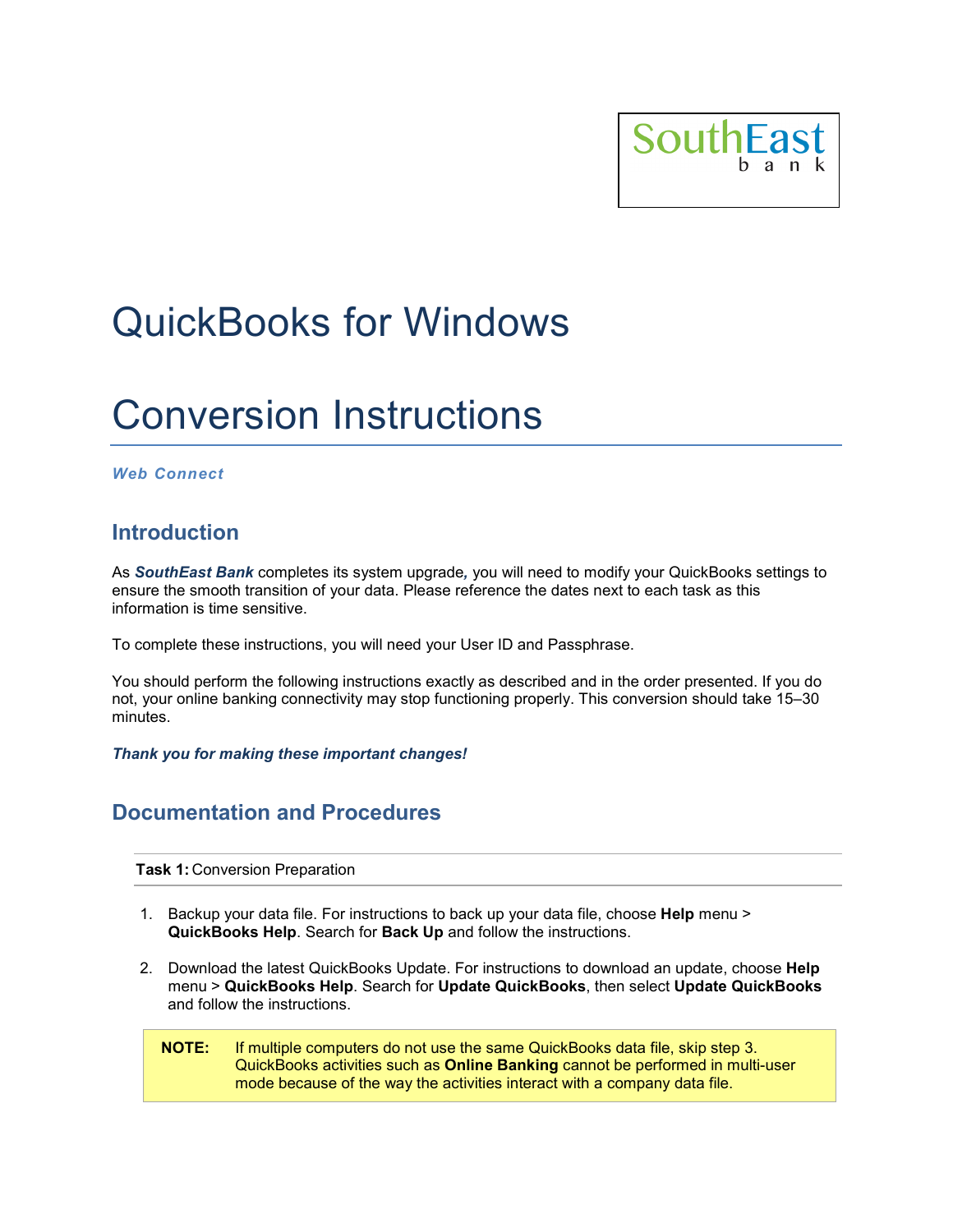3. Switch to single user mode. For instructions to switch to single user mode, choose **Help** menu > **QuickBooks Help**. Search for **Switch to Single User Mode** and follow the instructions.

**NOTE:** If you are not using Classic Mode (Register Mode), enable it for the conversion. You can change it back after the conversion is complete.

- 4. Enable Classic Mode (Register Mode).
- 5. For instructions to enable Classic Mode (Register Mode), choose **Help menu > QuickBooks Help**. Search for **Banking Feed Modes**, select **Bank Feeds Modes overview**, scroll down, and follow the instructions.

#### **Task 2:** Match Downloaded Transactions

If new transactions were received from your connection, accept all new transactions into the appropriate registers.

If you need assistance matching transactions, choose **Help menu > QuickBooks Help**. Search for **Matching Transactions** and follow the instructions.

**NOTE:** All transactions must be matched or added to the register prior to disconnecting your accounts.

**Task 3:** Disconnect Accounts at *SouthEast Bank* on or after *March 26, 2018*

- 1. Choose the **Lists** menu > **Chart of Accounts**.
- 2. Select the account you want to deactivate.
- 3. Click **Edit** menu > **Edit Account**.
- 4. Click on the **Bank Feed Settings** tab in the **Edit Account** window.
- 5. Select **Deactivate All Online Services** and click **Save & Close**.
- 6. Click **OK** for any dialog boxes that may appear with the deactivation.
- 7. Repeat steps for each account to be disconnected*.*

**Task 4:** Reconnect Accounts to *SouthEast Bank* on or after *March 26, 2018*

- 1. Log in to *SouthEastBank.com* and download your QuickBooks Web Connect file.
- 2. Click **File** > **Utilities** > **Import** > **Web Connect Files**.

**NOTE:** Take note of the date you last had a successful connection. If you have overlapping dates in the web-connect process, you may end up with duplicate transactions.